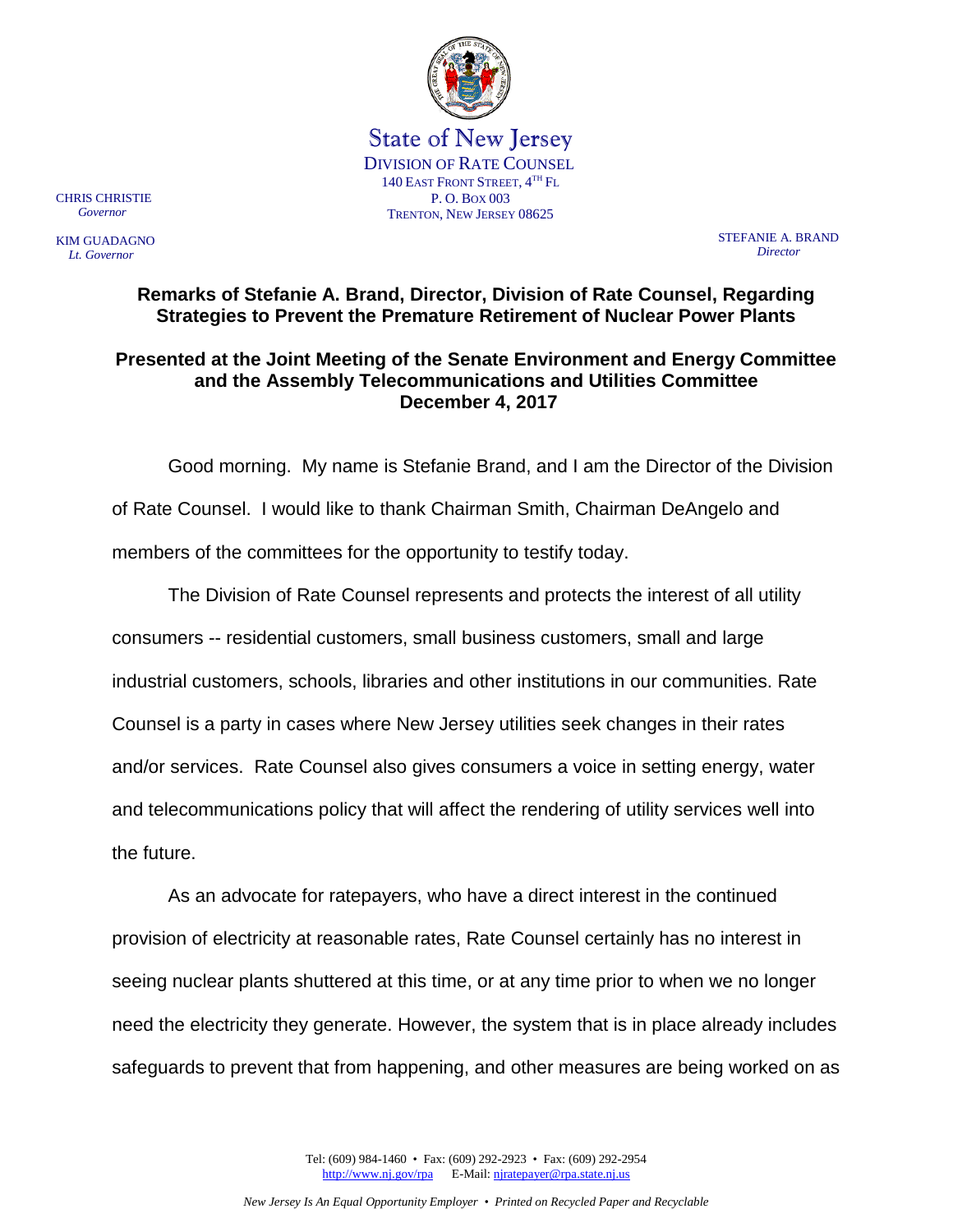we speak to address these concerns within the market structures that we have relied upon since this Legislature decided to deregulate generation in 1999. It is important that we let these processes work so that we do not disrupt those markets and so that ratepayers do not end up paying more than is necessary.

You may recall that in 1999, this Legislature made a decision to deregulate electricity generation and move to a competitive market-based system. While that system is certainly complicated and in some respects flawed, it has served the State well in that reliability has been maintained and prices have come down. It has led to competition on both the wholesale and retail level. You may also recall that in 2011, this Legislature, through the LCAPP statute, tried to provide out-of-market incentives to generation in order to spur the construction of new plants, to enhance reliability and move away from coal and toward a more renewable portfolio. That statute – largely due to efforts by PSEG itself- was struck down, as inappropriately interfering with federal jurisdictional markets. Any out of market solution that might be considered to buttress the profits of our nuclear plants may have the same effect and may suffer the same fate.

As you analyze the issue, it is important, especially in this political era, to focus on the facts. We need for the actual facts – not fears or speculation – to guide the policymaking here. So in that vein, I would like to offer some facts for you to consider:

### **Fact #1: We have no information to verify that New Jersey's nuclear plants are in financial distress.**

At the outset, it is important to note that while some nuclear plants are uneconomic or are headed in that direction, that is not the case in New Jersey. For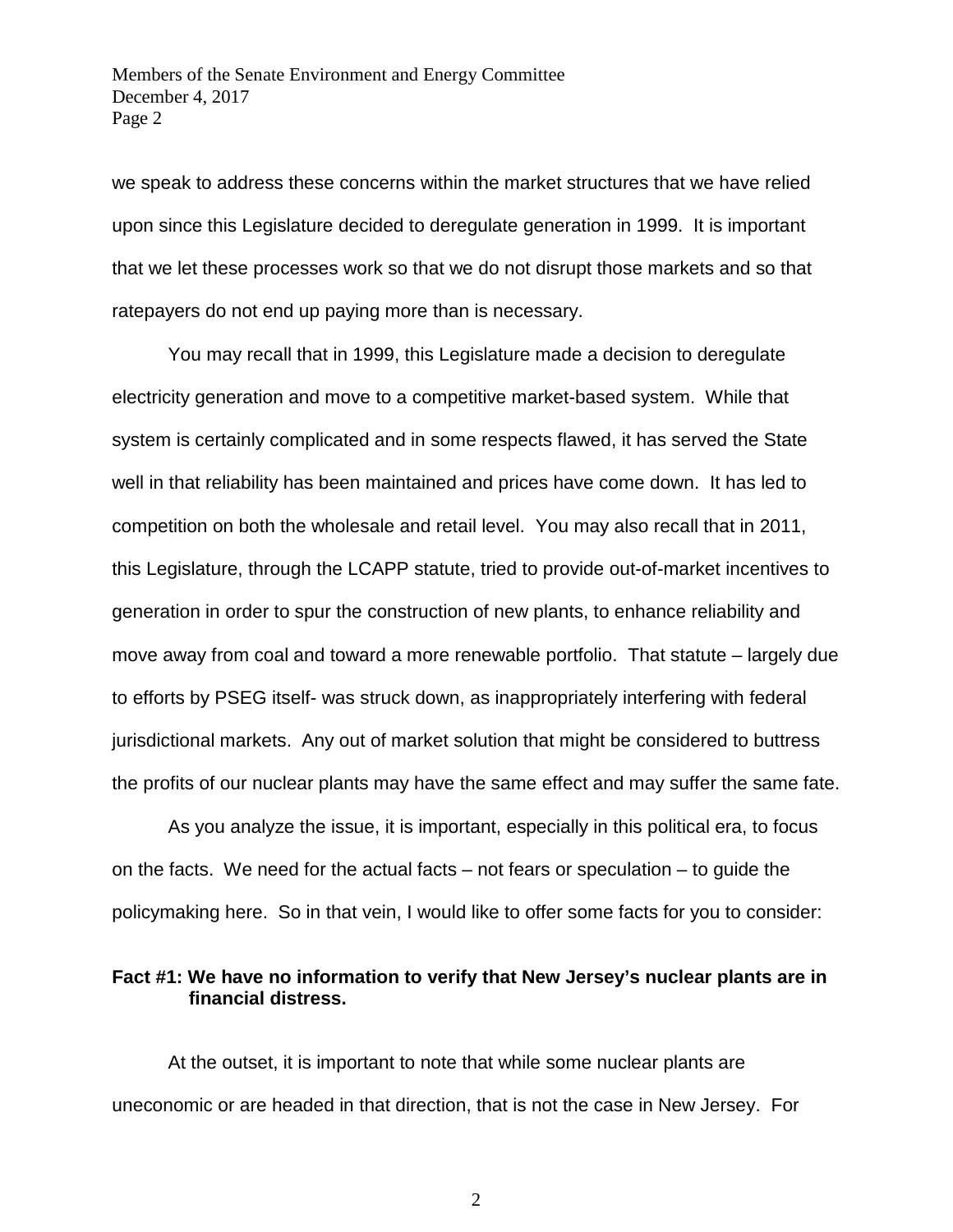good or for bad, we have higher prices than other parts of PJM and thus our nuclear plants are currently economic. It is not possible for anyone to say definitively that we are headed toward market prices that are insufficient for these plants to continue to make money. In fact, there are a number of reasons to believe that capacity and energy prices in New Jersey will increase over the next few years rather than decrease. Thus, Rate Counsel strongly maintains that it is not enough to simply accept PSEG's assertions regarding the plants' profitability, and that even if the plants are shown to be at risk of losing money in the future, the solutions must be found within the federallyadministered markets and not through out-of-market payments for plants that are already profitable.

PSEG has not opened its books as the nuclear plant owners have been required to do in other states. PSE&G has admitted that its plants are currently profitable, as it must since we know that these plants have cleared in PJM's capacity markets year after year and they have been willing to accept the local clearing price in those auctions. As a result, the plants are committed to provide electricity at least three years into the future at that price. Just because nuclear plants in other parts of the country are not profitable, doesn't mean that plants in New Jersey – the state with the highest prices in PJM – are also unprofitable. It is unlikely that PSEG would bid into these auctions or accept prices that are less than their costs, and thus we need to verify the Company's claim that these particular nuclear plants are or will be in financial distress. Before any strategy is considered to protect these plants, the Companies that own them should be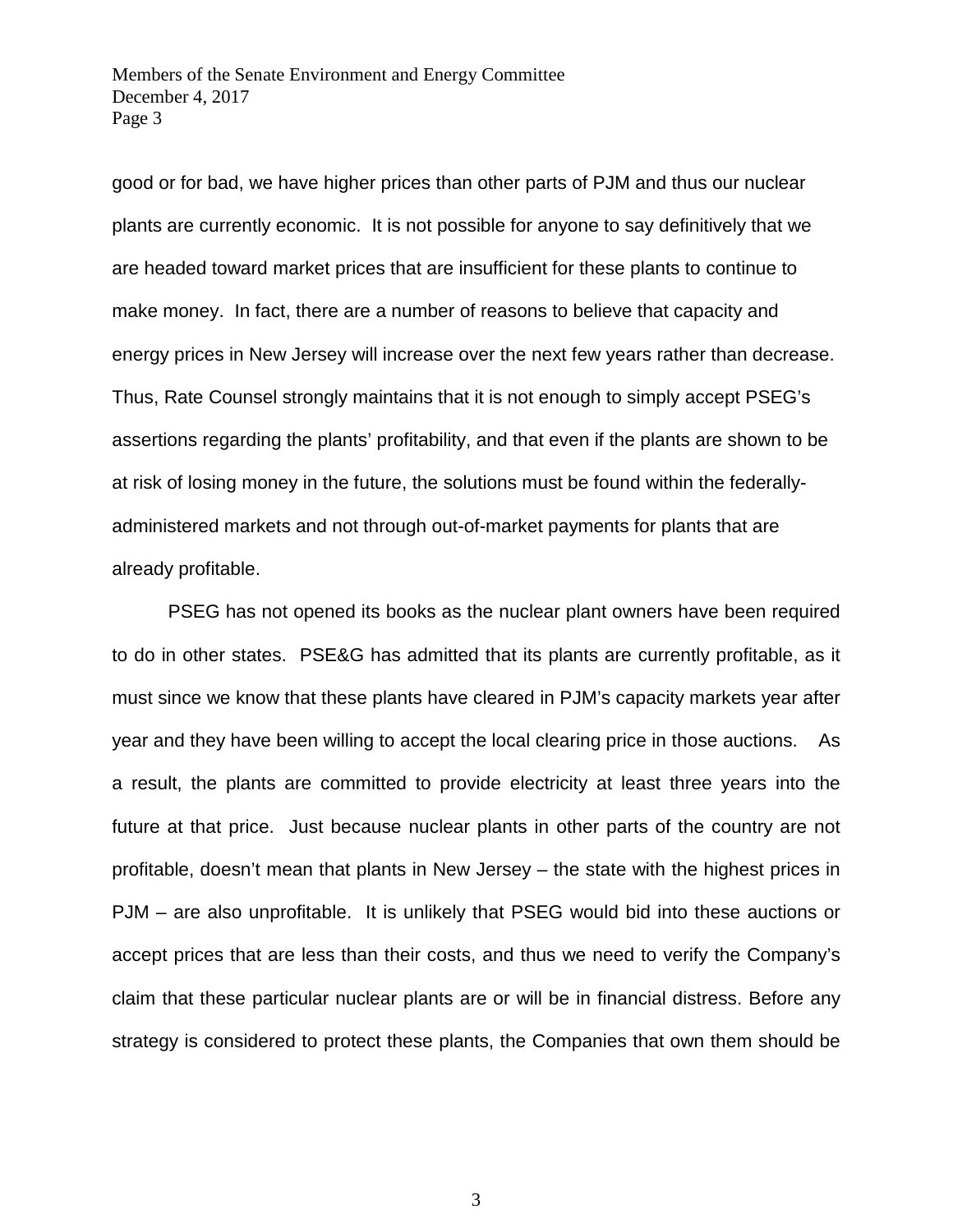required to open their books and justify their claim that these plants are in financial distress.

Also, it is important to remember that the system is not structured so that a Company can simply shut down a plant unless it gets subsidies. Although PJM has said continued reliability is not an issue if these plants shut down, if they are needed for reliability, PJM can order them to continue to run. They can enter into a "Reliability Must Run" contract for whatever period they are needed.

# **Fact #2: This issue is best addressed through in-market solutions on the Federal level and** *is* **being addressed there.**

The regional grid, PJM, has released its proposal to utilize an in-market solution to correct what some perceive as a flaw in price formation that does not adequately value the attributes of some generating plants, like the nuclear facilities. Beginning next week, the proposal will go through the PJM stakeholder process in which PSEG and all other stakeholders will participate and advocate for their interests. That process is intended to compensate baseload facilities like the nuclear plants to more accurately value what they bring to the system. The outcome is likely to increase energy prices in the federal market and is also likely to impact the earnings for these plants. Any out-ofmarket proposal should await the outcome of that process because otherwise ratepayers in New Jersey will be saddled with paying for both solutions.

PSE&G is also very active in the FERC proceeding in which the Company is allied with DOE Secretary Perry and the Trump administration to advocate for out-ofmarket subsidies for both coal and nuclear plants. That proceeding is on a short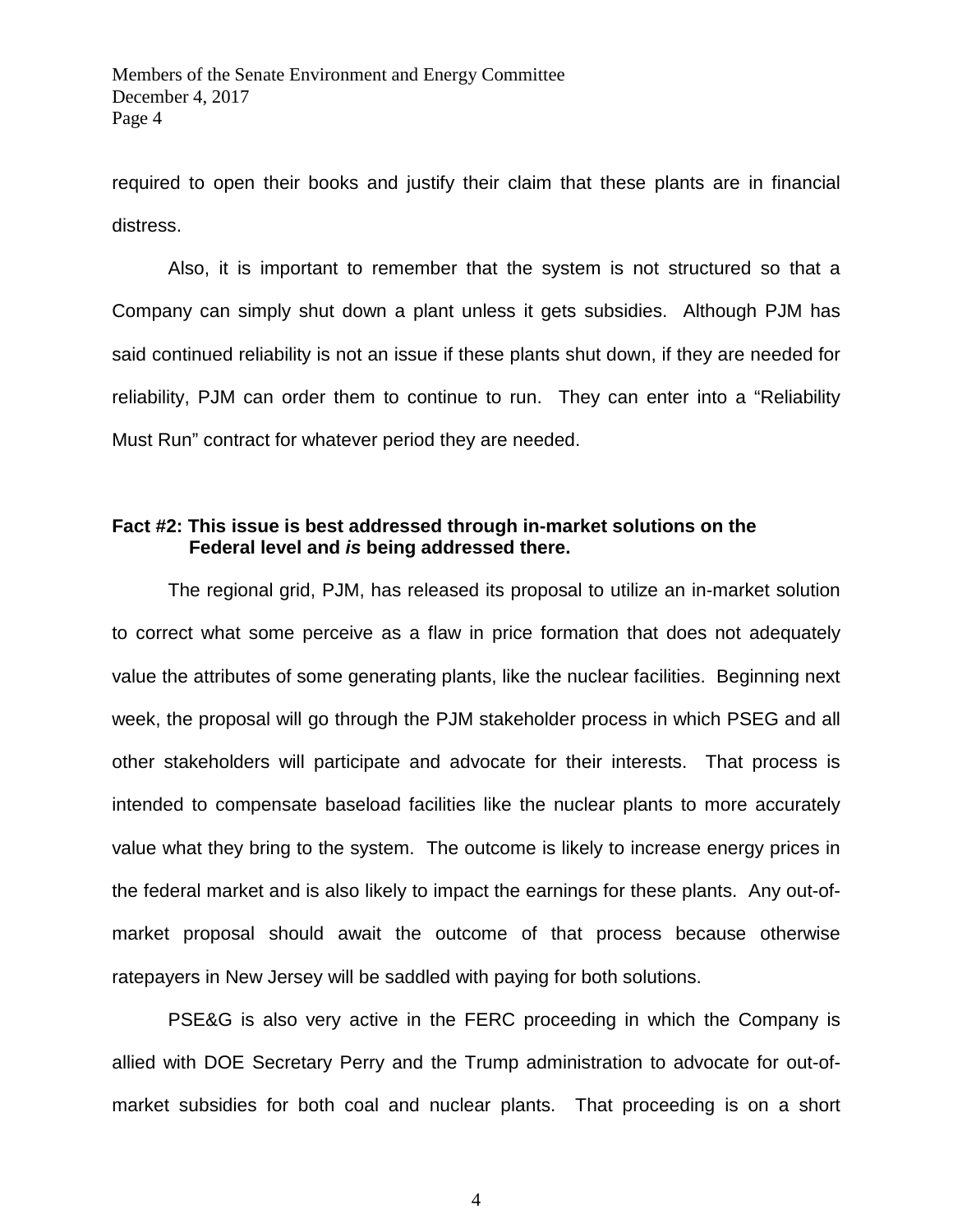timeline and some action is expected from FERC on December 11. It may lead to changes that will also alleviate the need for any in-state subsidies. If the Legislature goes forward with a subsidy proposal now, and these federal processes also end up with measures to address the concerns, PSEG may end up double or triple dipping, forcing New Jersey's ratepayers to spend significantly more than necessary to prop up coal and nuclear plants throughout PJM.

This raises an important point. The electricity from these plants does not only go to New Jersey. So passage of this bill means that New Jersey ratepayers will be subsidizing electricity for Maryland, Delaware, Pennsylvania, and perhaps even further afield. This is not New York where there is only one state that has the burden and benefit. We will have all of the burden and only part of the benefit. For this reason as well, we should wait to see what happens on the federal level before considering any state level out-of-market subsidies.

### **Fact #3: This is only one of many areas in which the PSEG Companies are seeking to vastly increase the rates of New Jersey consumers.**

Besides the PJM and FERC proceedings I just mentioned, PSE&G has a petition in to replace aging gas mains at a cost of \$2.68 billion that, if approved as they have proposed it, will raise customers' total bill about 20% over five years. In addition, PSE&G's transmission rates are through the roof. From 2009 to 2017 PSE&G's Transmission rates have increased 465%. These increases are expected to continue. This vastly outpaces other transmission owners in PJM. By way of comparison, PEPCO's rates increased by 90.7% over that period and Rockland Electric's increased by 54.7%. On top of this, PSE&G is coming in for a rate increase in February and they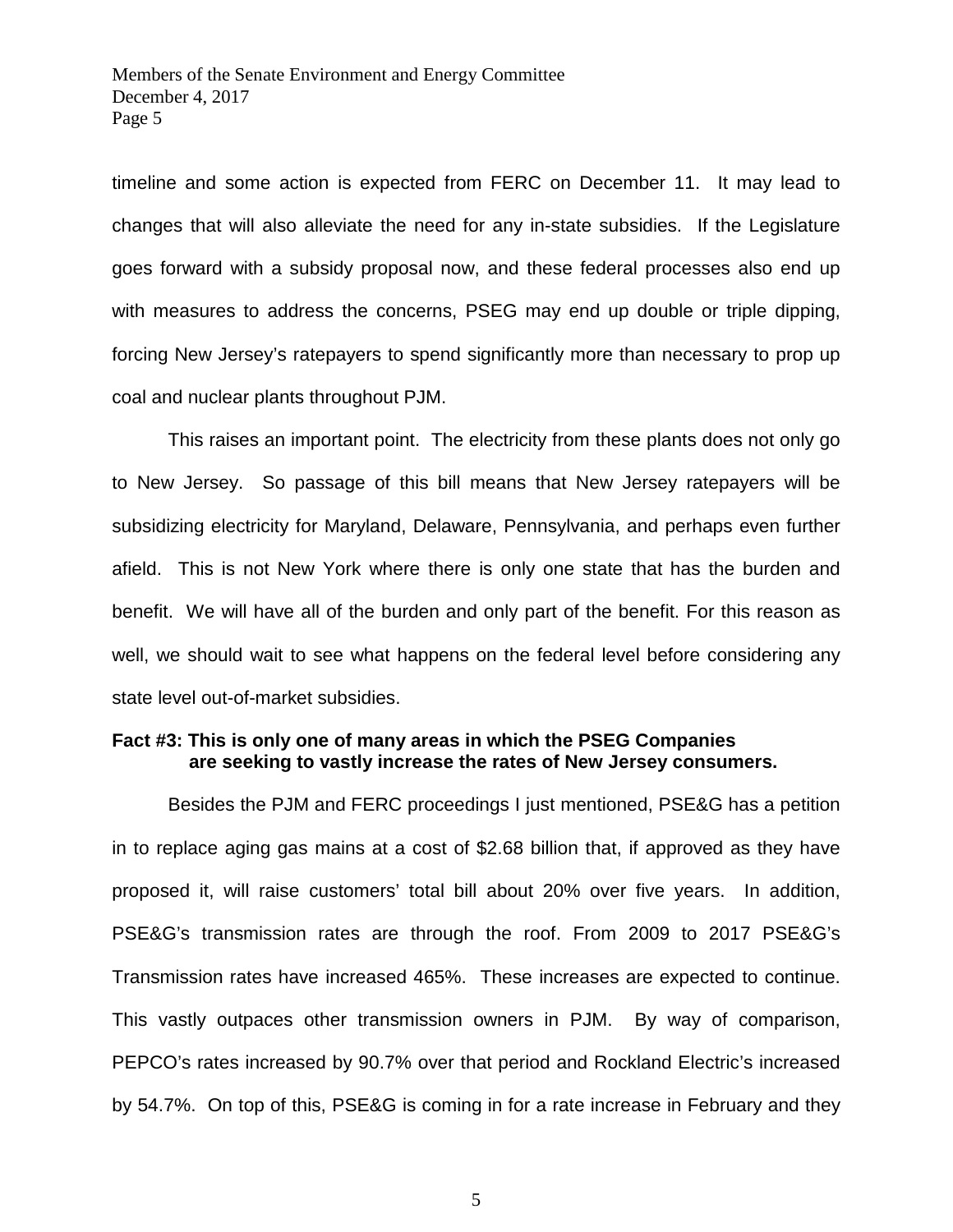will also be filing additional petitions, including a petition for a second storm hardening program on top of the \$1.2 billion they already received for this work. All of these filings are in addition to all of the other PSE&G clauses and programs we already fund.

#### **Fact #4: We've already paid for this.**

When the state deregulated in 1999 the utilities complained that they had built their generation – including these nuclear plants – with the expectation that they would be paid for in rates. The BPU ordered ratepayers to pay billions of dollars in "stranded costs" – for PSEG's plants alone we estimate the stranded cost bill was over \$2.5 billion. But those costs ended up not being stranded. In the early years, PSEG made triple their costs and reaped huge returns on their generation in the market. There was a lawsuit asking for refunds or at least to stop the stranded cost payments, but the Courts rejected it – saying a deal is a deal. Well, now that the market isn't working as well for PSEG, they want to change the deal.

So the question is  $-$  are we a deregulated state or not? Do we support competitive markets for generation? If we do, we cannot hand out out-of-market payments whenever the market changes. We need to let the markets work. PJM is working on ways to solve the issue within the market and we should let that process play out. We should also see what the impact will be if New Jersey re-enters RGGI as the incoming governor has proposed. Because RGGI places a price on carbon that some of the nuclear plants' competitors will have to pay, reentering RGGI may also impact the plants' profitability. We should allow that process to play out also before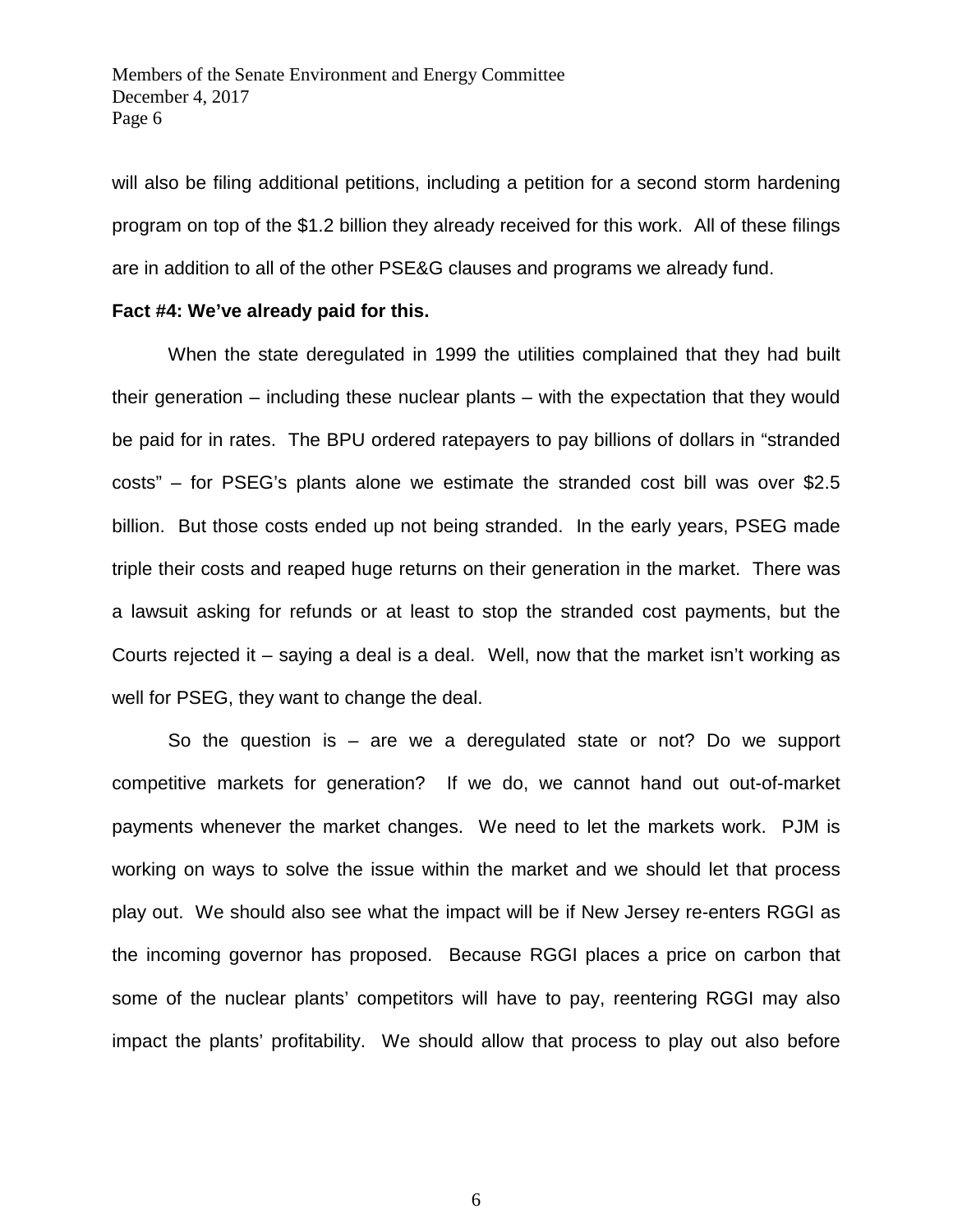asking ratepayers to pay both a carbon price and an out-of-market subsidy to nuclear plants.

#### **Fact #5: We cannot afford this.**

New Jersey already has the highest residential electricity prices of any state in PJM. We are in the top 10 in the country. It is important to remember that all New Jersey ratepayers – not just PSE&G ratepayers – will pay for this. I have heard some say that we need to subsidize nuclear plants to serve as a "bridge" to a future renewable portfolio. The opposite is true. Our renewable energy future is upon us now. We need to spend our money today on advancing renewable energy and energy efficiency not on padding the profits of already profitable existing generation. We need to replace aging gas mains and shore up our distribution system to protect us from storms and integrate distributed energy resources. Clean energy jobs are a huge part – 79% of the jobs in the electricity sector in New Jersey and that number is likely to grow. We can't afford to pay billions of extra dollars just for the electricity we already have and still have enough money to take on the clean energy agenda we hope to accomplish. We need nuclear power but we also need to move our economy toward the future. We don't need to overpay in order to maintain existing generation.

 I have also heard very real concerns about a potential loss of jobs. That is more complicated that simply looking at the direct and secondary jobs that could be impacted by the closure of the nuclear plants. Small and large businesses are ratepayers too, and they do not have endless resources. If rates climb too high because we have to pay more than is necessary for any of these worthy goals, small and large businesses